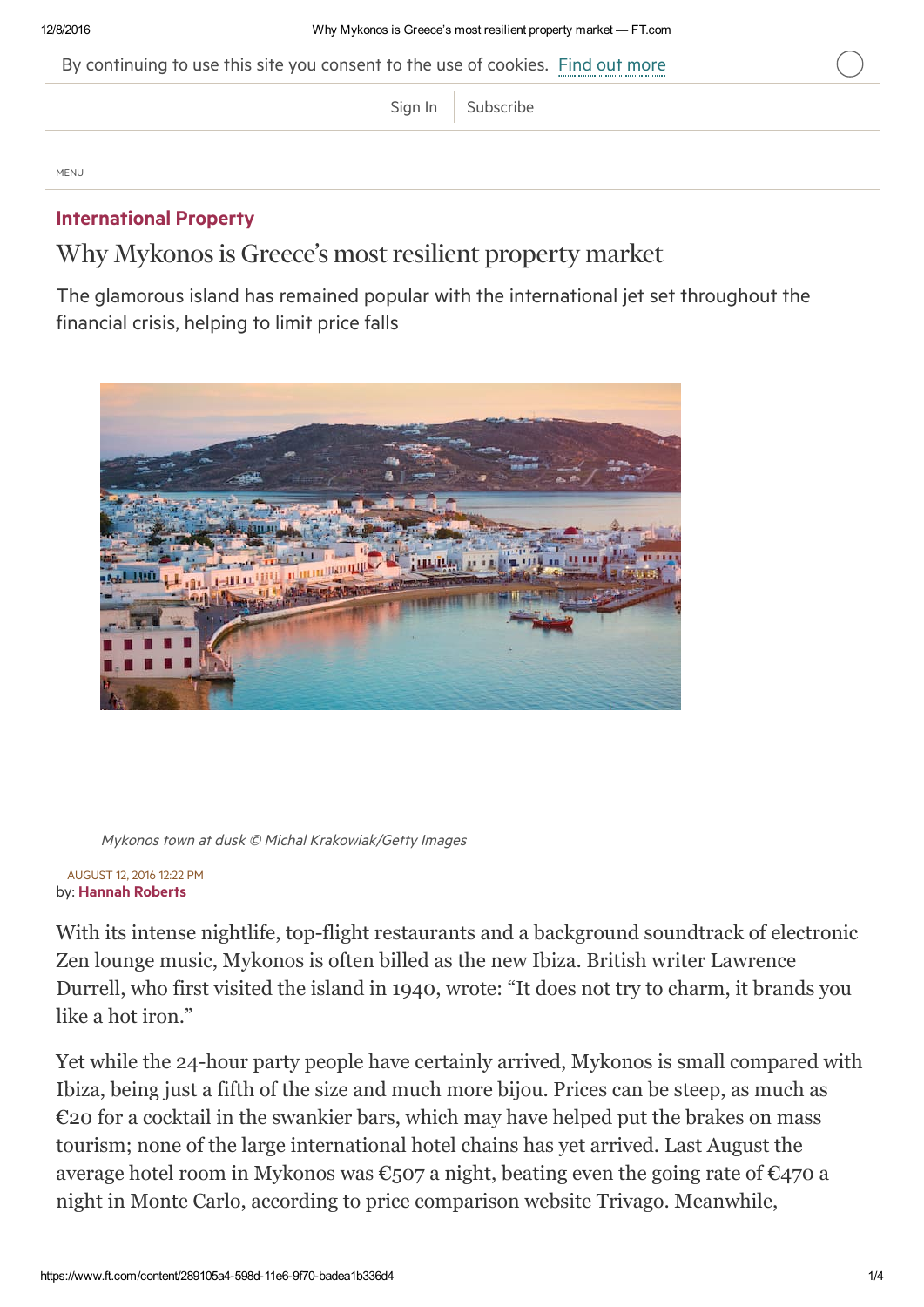international restaurants such as London's Hakkasan and Buddha-Bar of Paris fame have set up offshoots on Mykonos, ensuring that the fashion set feel at home.

For some, the island's Forbes-list clientele and beach-club dining scene are more comparable with the Côte d'Azur than the Balearics. "It's like a little St Tropez," says Nicolas Mugni, of French property agency Demeures de Grece.

The approval of the international jet set has helped Mykonos become the most resilient market in Greece, attracting more inquiries than anywhere else in the country, according to several agents. It attracts the same breed of foreign buyers as other sophisticated European hotspots, from Tuscany to the Swiss Alps.

Konstantinos Sideris, an analyst at Algean Property, says Mykonos "offers a combination of tradition and glamour", which makes it the first port of call for international buyers seeking a property in Greece. "Even if they buy on another island, in the end they almost always start with Mykonos," he says.

The ongoing financial crisis in Greece has hit the country's real estate market hard, with prices down 43 per cent in Athens and areas of the mainland since 2008, according to the Bank of Greece. Agents say the decline is more than 50 per cent in the worst hit areas. It would have taken nerves of steel to invest in the country last summer as it teetered on the edge of leaving the eurozone.

But after Athens agreed a third bailout with the EU in August 2015, buyers appear to be reassured, says Yannis Ploumis, a representative for Christie's International Real Estate in Greece, "There's now a security umbrella that convinces us Greece won't leave the euro." Mykonos bounced back in particular, Ploumis says, with sales doubling this year compared with the first half of last year. "It's in its own special market," he adds.

Mykonos "has displayed the highest resistance in the current turmoil, with demand from international buyers almost undiminished," says Mike Braunholtz at Prestige Property Group.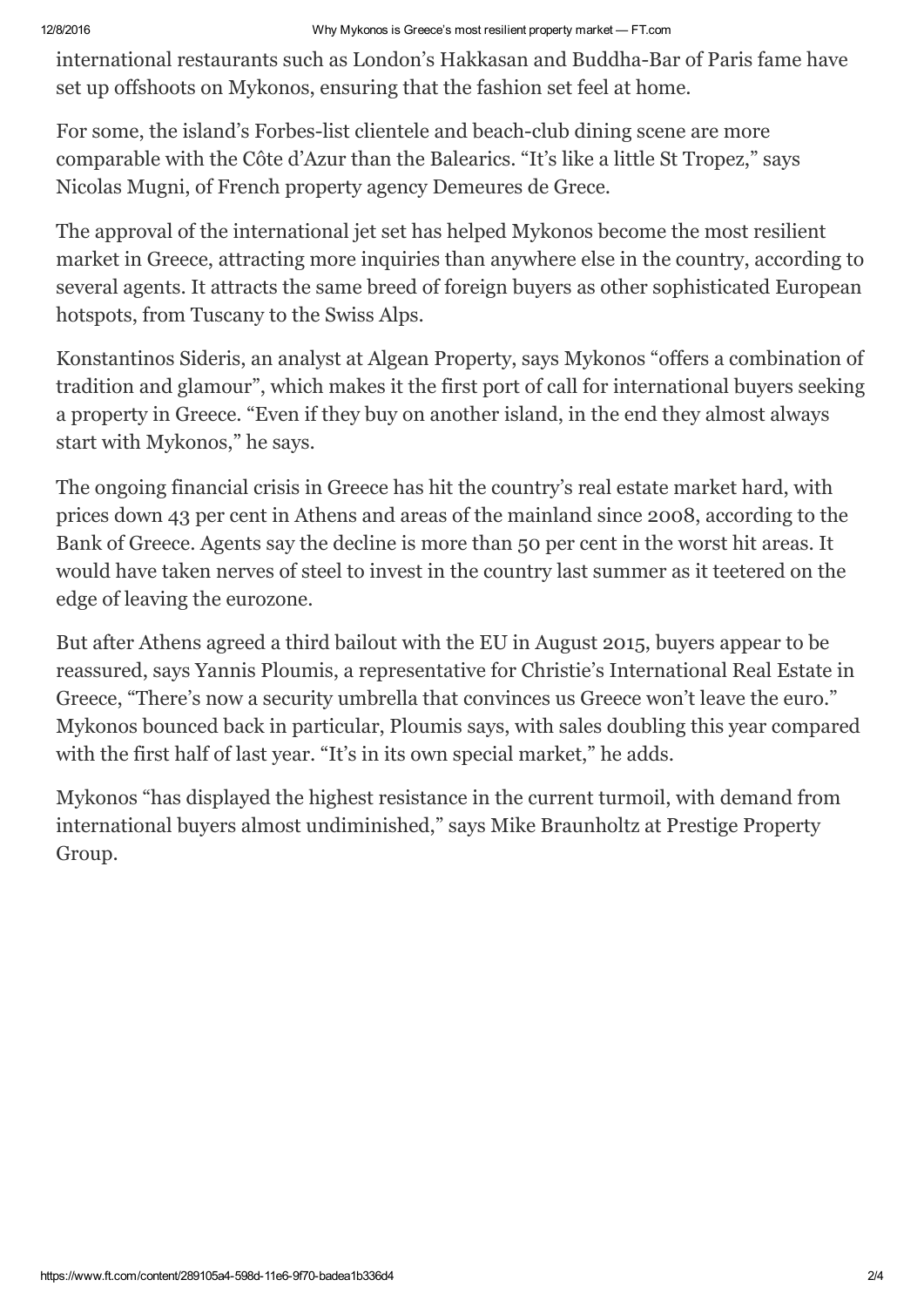

Villa with 16 bedrooms on Delos, just off Mykonos, €12m

Of course the island has not remained immune from the crisis: agents agree that prices remain as much as 30 per cent below their 2008 peak. Yet Braunholtz attributes this reduction to a previously overpriced market, which he says has now undergone a correction.

Perhaps as a result, inquiries have surged 50 per cent in 2016 at Demeures de Grece, buoyed by demand from Middle Eastern investors. Mykonos is just 35 minutes from Athens by air and is also served by direct international flights, making it popular with Italians and Greeks living abroad.

Part of the island's attraction as an investment is the potential for high rental yields with agents estimating returns of between 8 and 12 per cent over a season from April to October.

The most popular areas include Agios Ioannis and Agios Lazaros where Algean Property is marketing a seven-bedroom villa with views towards the small island of Delos, just off Mykonos, for  $\epsilon$ 6m. Christie's International Real Estate is selling a 16-bedroom property with a pool on Delos itself for  $E_1$ 1m.

Southern beaches such as Super Paradise are also popular since they are more protected from the wind. Demeures de Grece is selling a villa with six bedrooms and a pool on the south coast near Elia for €2.2m.

Since the UK's EU referendum vote, Europe is about a sixth more expensive for those spending in sterling. Braunholtz says several British buyers withdrew from sales after sterling crashed last month. But with 80 per cent of his client base from outside the UK he remains optimistic, especially about Mykonos where villas are about a third of the price of those on the Côte d'Azur.